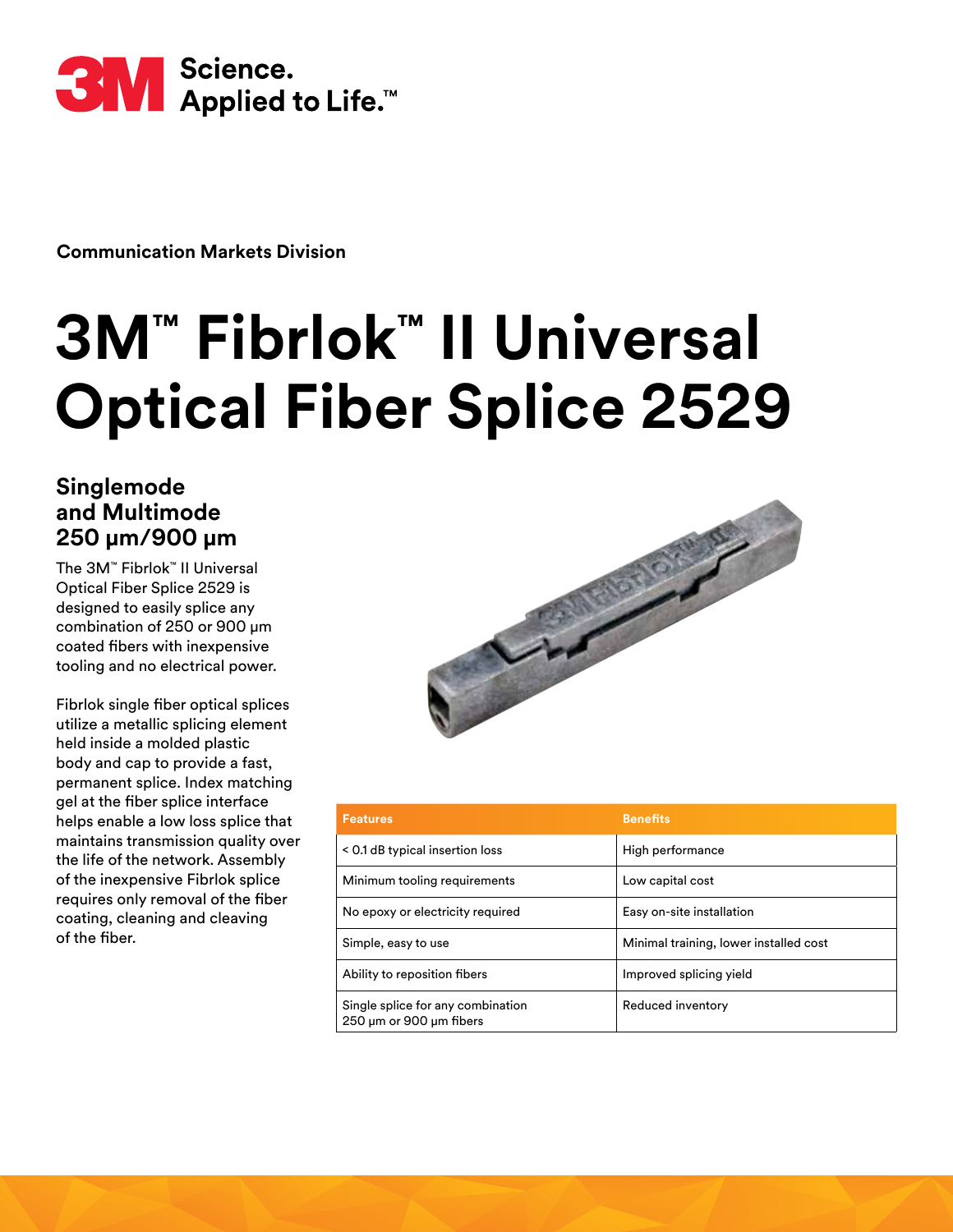## **3M™ Fibrlok™ II Universal Optical Splice 2529 Specifications**

| Insertion Loss (dB) typical                       | < 0.1                               |
|---------------------------------------------------|-------------------------------------|
| Reflectance (dB) typical at room temp             | $< -55$                             |
| Reflectance (dB) over operating temperature range | $< -35$                             |
| Operating temperature range (°C)                  | -40 $^{\circ}$ C to 75 $^{\circ}$ C |
| Storage temperature (°C)                          | $-40^{\circ}$ C to $75^{\circ}$ C   |
| Field termination kit                             | 2529-K<br>2559-C (with cleaver)     |



3M™ Easy Cleaver is conveniently included in select packages of 3M™ Fibrlok™ II Universal Optical Fiber Splice 2529



3M™ Fibrlok™ Installation Kit with Cleaver 2559-C